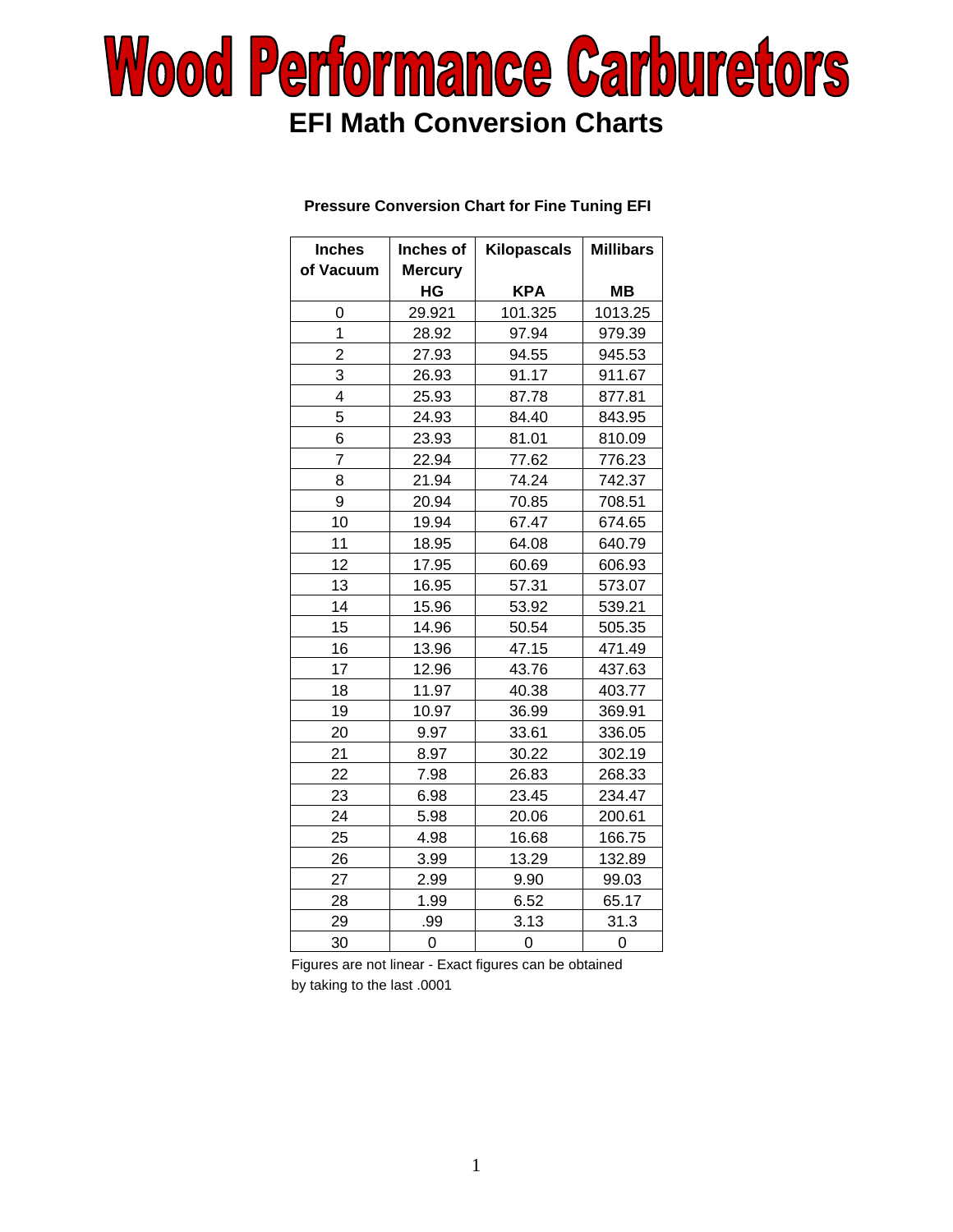### **PRESSURE CONVERSIONS**

| <b>In</b> | Torr   |         | In               | <b>Ft</b>        | mm               | m                |            |           |         |                    |            |
|-----------|--------|---------|------------------|------------------|------------------|------------------|------------|-----------|---------|--------------------|------------|
| <b>HG</b> | (mmHg) | mBar    | H <sub>2</sub> O | H <sub>2</sub> O | H <sub>2</sub> O | H <sub>2</sub> O | <b>PSI</b> | <b>PA</b> | kPa     | Kg/cm <sup>2</sup> | <b>ATM</b> |
|           | 25.4   | 33.86   | 13.6             | 1.133            | 345.3            | 0.345            | 0.491      | 3386      | 3.386   | 0.0345             | 0.0334     |
| 0.0394    |        | 1.333   | 0.535            | 0.0446           | 13.6             | 0.0136           | 0.0193     | 133.3     | 0.133   | 0.00136            | 0.00132    |
| 0.0295    | 0.75   |         | 0.402            | 0.0335           | 10.2             | 0.0102           | 0.0145     | 100       | 0.1     | 0.00102            | 0.000987   |
| 0.0735    | 1.868  | 2.49    |                  | 0.0833           | 25.39            | 0.0254           | 0.0361     | 249       | 0.249   | 0.00254            | 0.00246    |
| 0.883     | 22.42  | 29.89   | 12               |                  | 304.8            | 0.305            | 0.434      | 2989      | 2.989   | 0.0305             | 0.0295     |
| 0.0029    | 0.0736 | 0.0981  | 0.0394           | 0.00328          |                  | 0.001            | 0.00142    | 9.806     | 0.00981 | 0.001              | 9.68E-05   |
| 2.9       | 73.55  | 98.06   | 39.38            | 3.281            | 1000             |                  | 1.422      | 9806      | 9.806   | 0.1                | 0.0968     |
| 2.04      | 51.71  | 68.95   | 27.69            | 2.307            | 703.1            | 0.703            |            | 6895      | 6.895   | 0.0703             | 0.068      |
| 0.000295  | 0.0075 | 0.01    | 0.00402          | 0.000335         | 0.102            | 0.000102         | 0.000145   |           | 0.001   | 1.02E-05           | 9.9E-06    |
| 0.295     | 7.5    | 10      | 4.016            | 0.335            | 102              | 0.102            | 0.145      | 1000      |         | 0.0102             | 0.00987    |
| 29        | 735.7  | 980.9   | 393.9            | 32.82            | 10003            | 10               | 14.23      | 98088     | 98.09   |                    | 0.968      |
| 29.921    | 760    | 1013.25 | 406.9            | 33.9             | 10333            | 10.333           | 14.696     | 101325    | 101.325 | 1.033              |            |

## **Pressure Equivalents**

To Obtain Equivalents multiply the number of units in column 1 by the numbers in columns 2 thru 9

|                          |               | 3                             | 4                 | 5          | 6              |                               | 8                   | 9                   |
|--------------------------|---------------|-------------------------------|-------------------|------------|----------------|-------------------------------|---------------------|---------------------|
|                          | <b>KG PER</b> | <b>POUNDS PER</b>             | <b>ATMOSPHERE</b> | <b>BAR</b> |                | <b>IINCHES OF KILOPASCALS</b> | <b>INCHES OF</b>    | <b>FEET OF</b>      |
|                          |               | <b>SQUARE CM SQUARE INCHI</b> |                   |            | <b>MERCURY</b> |                               | <b>WATER COLUMN</b> | <b>WATER COLUMN</b> |
| Kg per square cm         |               | 14.22                         | 0.9678            | 0.98067    | 28.96          | 98.067                        | 394.05              | 32.84               |
| Pounds per square inch   | 0.07031       |                               | 0.06804           | 0.06895    | 2.036          | 6.895                         | 27.7                | 2.309               |
| Atmosphere               | 1.0332        | 14.696                        |                   | 1013.25    | 29.92          | 101.325                       | 407.14              | 33.93               |
| Bar                      | 1.01972       | 14.5038                       | 0.98692           |            | 29.53          | 100                           | 402.156             | 33.513              |
| <b>Inches of Mercury</b> | 0.03453       | 0.4912                        | 0.03342           | 0.033864   |                | 3.3864                        | 13.61               | 1.134               |
| <b>Kilopascals</b>       | 0.0101972     | 0.145038                      | 0.0098696         | 0.01       | .2953          |                               | 4.02156             | 0.33513             |
| <b>Inches of Water</b>   | 0.002538      | 0.0361                        | 0.002456          | 0.00249    | 0.07349        | 0.249                         |                     | 0.0833              |
| <b>Feet of Water</b>     | 0.3045        | 0.4332                        | 0.02947           | 0.029839   | 0.8819         | 2.9839                        | 12                  |                     |